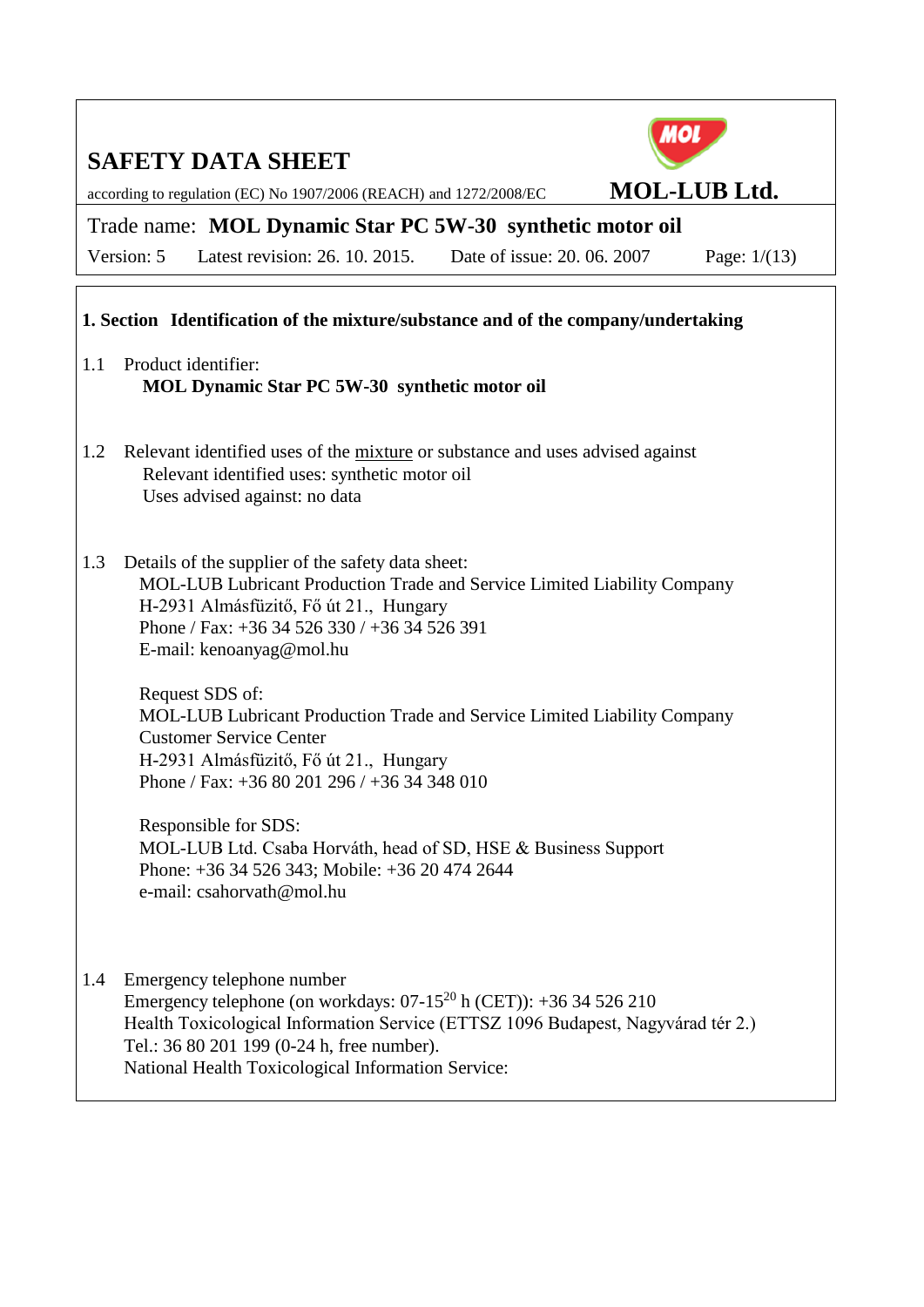according to regulation (EC) No 1907/2006 (REACH) and 1272/2008/EC **MOL-LUB Ltd.**

## Trade name: **MOL Dynamic Star PC 5W-30 synthetic motor oil**

Version: 5 Latest revision: 26. 10. 2015. Date of issue: 20. 06. 2007 Page: 2/(13)

|                                                     | 2. Section Hazards identification                                                                        |                                                                                                                                      |                                                                        |                                                                        |  |  |
|-----------------------------------------------------|----------------------------------------------------------------------------------------------------------|--------------------------------------------------------------------------------------------------------------------------------------|------------------------------------------------------------------------|------------------------------------------------------------------------|--|--|
| 2.1                                                 | Classification of the mixture or substance<br>Hazard Class and Category:<br>Skin Sens. 1<br>Eye Irrit. 2 |                                                                                                                                      | Hazard statement:<br>H317<br>H319                                      | May cause an allergic skin reaction.<br>Causes serious eye irritation. |  |  |
| 2.2                                                 | Label elements                                                                                           |                                                                                                                                      |                                                                        |                                                                        |  |  |
|                                                     |                                                                                                          | Product identification: Trade name: MOL Dynamic Star PC 5W-30 synthetic motor<br>oil<br>Hazardous components: C14-16-18 Alkyl phenol |                                                                        |                                                                        |  |  |
|                                                     | GHS Pictogram:                                                                                           |                                                                                                                                      |                                                                        |                                                                        |  |  |
|                                                     | Signal word:                                                                                             | <b>Warning</b>                                                                                                                       |                                                                        |                                                                        |  |  |
|                                                     | Hazard statement:<br>H317<br><b>H319</b>                                                                 |                                                                                                                                      | May cause an allergic skin reaction.<br>Causes serious eye irritation. |                                                                        |  |  |
|                                                     | Supplemental hazard information: -                                                                       |                                                                                                                                      |                                                                        |                                                                        |  |  |
|                                                     | Precautionary statements - General: -                                                                    |                                                                                                                                      |                                                                        |                                                                        |  |  |
|                                                     | Precautionary statements – Prevention:                                                                   |                                                                                                                                      |                                                                        |                                                                        |  |  |
|                                                     | <b>P280</b>                                                                                              | Wear eye/face protection.                                                                                                            |                                                                        |                                                                        |  |  |
|                                                     | P273                                                                                                     |                                                                                                                                      | Avoid release to the environment.                                      |                                                                        |  |  |
|                                                     | Precautionary statements – Response:                                                                     |                                                                                                                                      |                                                                        |                                                                        |  |  |
| P302+P352<br>IF ON SKIN: Wash with plenty of water. |                                                                                                          |                                                                                                                                      |                                                                        |                                                                        |  |  |
|                                                     | P333+P313                                                                                                |                                                                                                                                      |                                                                        | If skin irritation or rash occurs: Get medical advice/attention.       |  |  |
|                                                     | $P305 + P351 +$                                                                                          | IF IN EYES: Rinse cautiously with water for several minutes. Remove                                                                  |                                                                        |                                                                        |  |  |
|                                                     | P338                                                                                                     |                                                                                                                                      |                                                                        | contact lenses, if present and easy to do. Continue rinsing.           |  |  |
|                                                     | $P337 + P313$                                                                                            |                                                                                                                                      |                                                                        | If eye irritation persists: Get medical advice/attention.              |  |  |
|                                                     | Precautionary statements – Storage: -                                                                    |                                                                                                                                      |                                                                        |                                                                        |  |  |

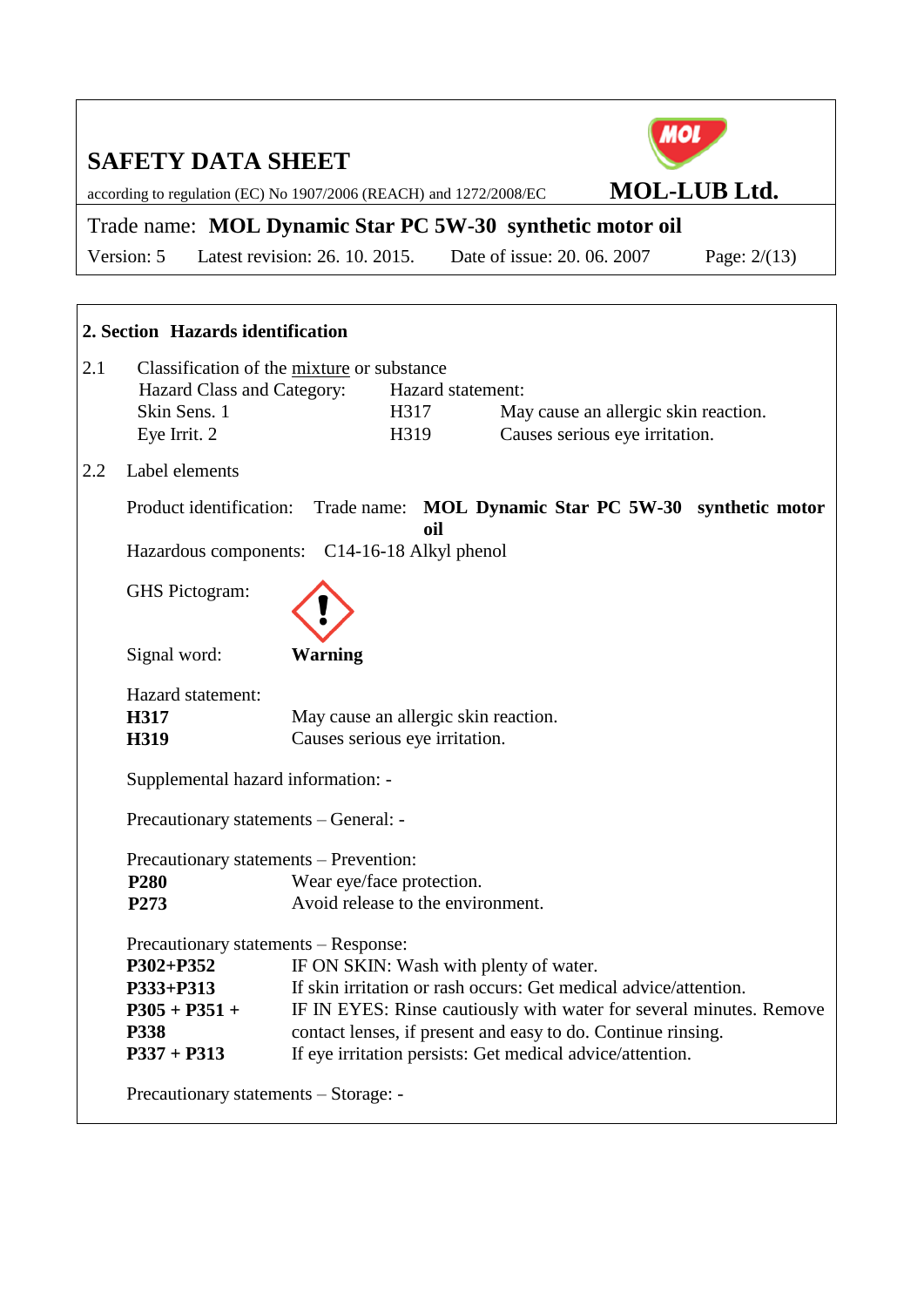according to regulation (EC) No 1907/2006 (REACH) and 1272/2008/EC **MOL-LUB Ltd.**

### Trade name: **MOL Dynamic Star PC 5W-30 synthetic motor oil**

Version: 5 Latest revision: 26. 10. 2015. Date of issue: 20. 06. 2007 Page: 3/(13)

Precautionary statements – Disposal:

**P501** Dispose of contents/container in accordance with national regulation.

Other liabilities for labelling: Tactile warning of danger: Not required. Transport classification: see section 14.

#### 2.3 Other hazards

The product does not contain any PBT or vPvB substance according to annex XIII of regulation (EC) 1907/2006.

#### **3. Section Composition/information on ingredients**

### 3.2 Mixtures

Chemical description: Mixture of refined mineral base oils and hydrotreated neutral oil containing additives.

Component(s) / Hazardous component(s):

| Name                                                                                                                     | EU<br>number    | <b>CAS</b><br>number | Hazard classes<br>and cat. | Hazard<br>statements | Conc.<br>$\%$ (m/m) |
|--------------------------------------------------------------------------------------------------------------------------|-----------------|----------------------|----------------------------|----------------------|---------------------|
| Base oil – unspecified,<br>hydrotreated neutral oil-<br>based, C20-C50<br><b>REACH Registr. Nr.:</b><br>01-2119474889-13 | 276-738-4       | 72623-87-1           | Asp.Tox.1<br>(Note L)      | H <sub>304</sub>     | max. 30             |
| Base oil – unspecified,<br>hydrotreated heavy<br>paraffinic, C20-C50*<br><b>REACH Registr. Nr.:</b><br>01-2119484627-25  | $265 - 157 - 1$ | 64742-54-7           | (Note L)                   |                      | max. 20             |
| Base oil – unspecified,<br>hydrotreated heavy<br>paraffinic, C20-C50*<br><b>REACH Registr. Nr.:</b><br>01-2119484627-25  | $265 - 157 - 1$ | 64742-54-7           | Asp.Tox.1<br>(Note L)      | H304                 | max. 20             |
| Mineral oil raffinate*                                                                                                   |                 | confidential         | (Note L)                   |                      | max. 10             |
| Lubricating oils<br>(petroleum), C24-C50*<br><b>REACH Registr. Nr.:</b><br>01-2119489969-06                              | 309-877-7       | 101316-72-7          | (Note L)                   |                      | max. 5              |

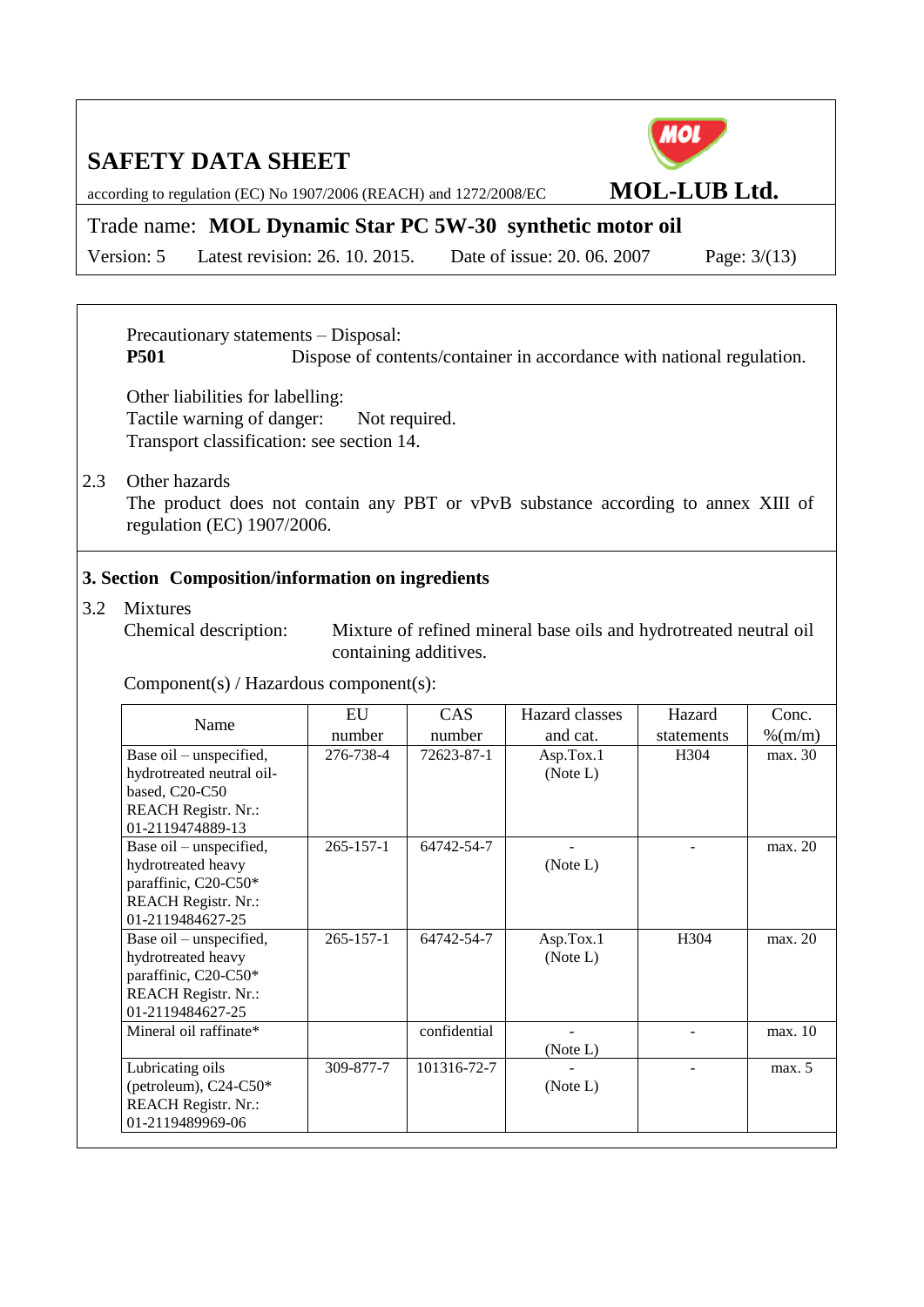

according to regulation (EC) No 1907/2006 (REACH) and 1272/2008/EC **MOL-LUB Ltd.**

### Trade name: **MOL Dynamic Star PC 5W-30 synthetic motor oil**

Version: 5 Latest revision: 26. 10. 2015. Date of issue: 20. 06. 2007 Page: 4/(13)

|                              | EU        | <b>CAS</b> | Hazard classes    | Hazard     | Conc.      |
|------------------------------|-----------|------------|-------------------|------------|------------|
| Name                         | number    | number     | and cat.          | statements | $\%$ (m/m) |
| C14-16-18 Alkyl phenol       | 931-468-2 |            | Skin Sens. 1      | H317       | max. 1.3   |
| <b>REACH Registr. Nr.:</b>   |           |            | Aquatic Chronic 4 | H413       |            |
| 01-2119498288-19             |           |            |                   |            |            |
| Zinc bis $[O-(6-$            | 298-577-9 | 93819-94-4 | Skin Irrit. 2     | H315       | max. 1.3   |
| methylheptyl)] $bis[O-(sec-$ |           |            | Eye Dam. 1        | H318       |            |
| butyl)] bis(dithiophosphate) |           |            | Aquatic Chronic 2 | H411       |            |
| <b>REACH Registr. Nr.:</b>   |           |            |                   |            |            |
| 01-2119543726-33             |           |            |                   |            |            |
| Bis(nonylphenyl)amine        | 253-249-4 | 36878-20-3 | Aquatic Chronic 4 | H413       | max. 1.3   |
| <b>REACH Registr. Nr.:</b>   |           |            |                   |            |            |
| 01-2119488911-28             |           |            |                   |            |            |
|                              |           |            |                   |            |            |

\*: with exposure limit

The full text of each relevant H- phrase and Hazard classes and cat. see in Section 16.

#### **4. Section First aid measures**

- 4.1 Description of first aid measures
	- General information: Never give anything by mouth to an unconscious person, or never induce vomiting.
	- Inhalation: Remove the affected person to fresh air. If rapid recovery does not occur, obtain medical attention.

Skin contact: Wash skin with large amounts of water, use soap. In case of persistent irritation, get medical attention.

- Eye contact: Flush eyes with plenty of water for 10-15 minutes. In case of persistent irritation, get medical attention.
- Ingestion: If swallowed, give water. D**o not** induce vomiting. Get medical attention.

Protection of first-aid person: No individual specifications.

4.2 Most important symptoms and effects, both acute and delayed Sensitization.

Causes serious eye irritation.

4.3 Indication of any immediate medical attention and special treatment need Not required.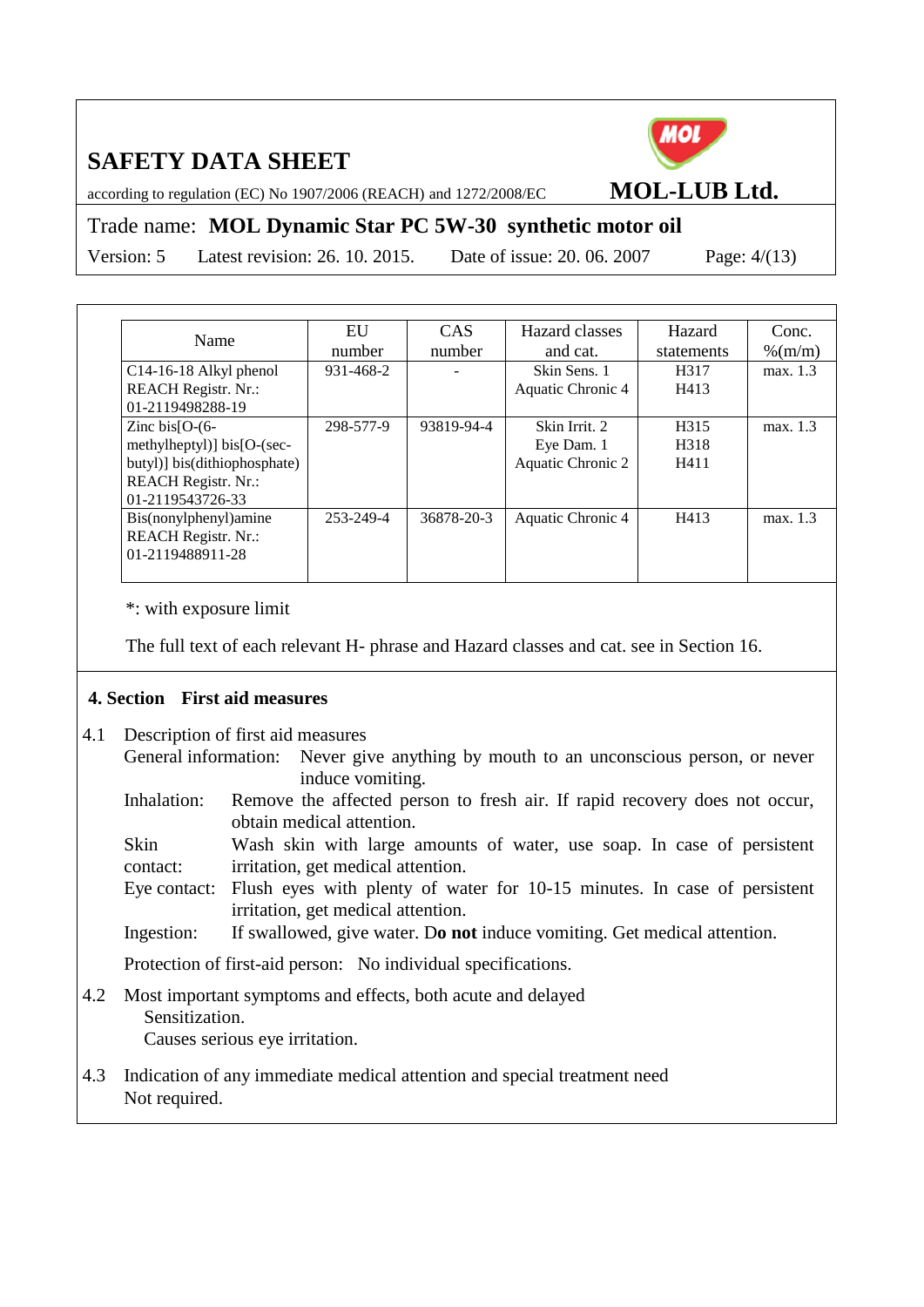according to regulation (EC) No 1907/2006 (REACH) and 1272/2008/EC **MOL-LUB Ltd.**

### Trade name: **MOL Dynamic Star PC 5W-30 synthetic motor oil**

Version: 5 Latest revision: 26. 10. 2015. Date of issue: 20. 06. 2007 Page: 5/(13)

# **5. Section Fire-fighting measures** Fire hazards: Combustible. 5.1 Extinguishing media Suitable extinguishing media: Foam, carbon dioxide, dry chemical powder. Unsuitable extinguishing media: Water jet. 5.2 Special hazards arising from the mixture or substance Hazardous combustion products: On burning, carbon monoxide, carbon dioxide, sulphur oxides, phosphor oxides, various hydrocarbons and soot can be formed. 5.3 Advice for fire-fighters Special protective equipment: According to the existing fire-fighting regulations. Further information: Collect contaminated fire fighting water separately. It must not enter the sewage system. Contaminated extinguishing water must be disposed of in accordance with official regulations. **6. Section Accidental release measures**

- 6.1 Personal precautions, protective equipment and emergency procedures Personal precautions: see Section 8.
- 6.2 Environmental precautions: Confine spills to prevent material from entering sewers, watercourses, drains and into soil Notify relevant authority.
- 6.3 Methods and material for containment and cleaning up
	- On soil: All kind of ignition sources should be remove. Contain spilled liquid with sand, earth or other suitable absorbents. Recover free liquid by pumping. Dispose of according to local regulations.
	- On water: Confine the spillage. Remove from surface by skimming or suitable absorbents. Notify local authorities according to regulations.

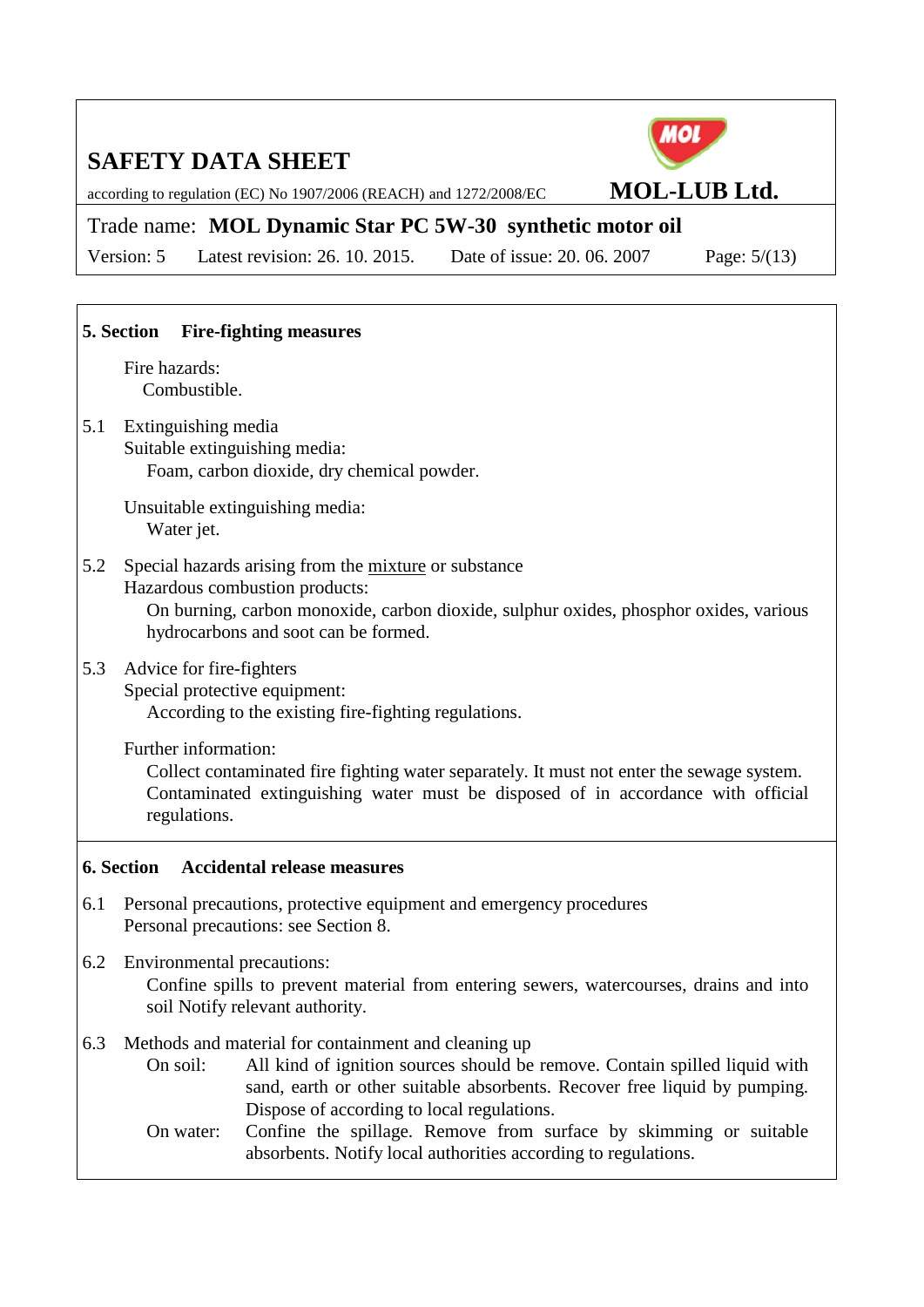

according to regulation (EC) No 1907/2006 (REACH) and 1272/2008/EC **MOL-LUB Ltd.**

### Trade name: **MOL Dynamic Star PC 5W-30 synthetic motor oil**

Version: 5 Latest revision: 26. 10. 2015. Date of issue: 20. 06. 2007 Page: 6/(13)

6.4 Reference to other sections Personal precautions: see section 8. Waste treatment methods: see section 13.

### **7. Section Handling and storage**

- 7.1 Precautions for safe handling
	- Keep general measures applied for normal operations with lubricants.
	- Keep away from radiant heat and open flame.
	- Avoid contact with skin and eyes. Avoid prolonged breathing of oil vapours or mists. Ensure washing facilities after working hours and before breaks. Take off contaminated or oil-soaked clothing, wash with warm water and soap. When using do not eat, drink or smoke. Avoid splashing the product. Handling temperature: not known
- 7.2 Conditions for safe storage, including any incompatibilities Storage facilities must comply with regulations for storing of flammable liquids. Store in dry, well ventilated place in original, closed containers. Keep away from radiant heat, open flame and strong oxidizing agents. Storage temperature: max. 40°C
- 7.3 Specific end use(s) Synthetic motor oil.

### **8. Section Exposure controls / personal protection**

Engineering control measures: Not required.

8.1 Control parameters:

*Mineral oil mist:* TWA: **5 mg/m<sup>3</sup>; STEL**: 10 mg/m<sup>3</sup>, for oil mist, vapour excluded (ACGIH).

Method of testing, recommended: NIOSH 5026

#### 8.2 Exposure controls

Personal protection: Respiratory protection: Breathing apparatus not required. Hand protection: Oil resistant gloves (EN 374, Breakthrough time 480 min) (e.g. nitrile rubber – minimal thickness 0.33 mm).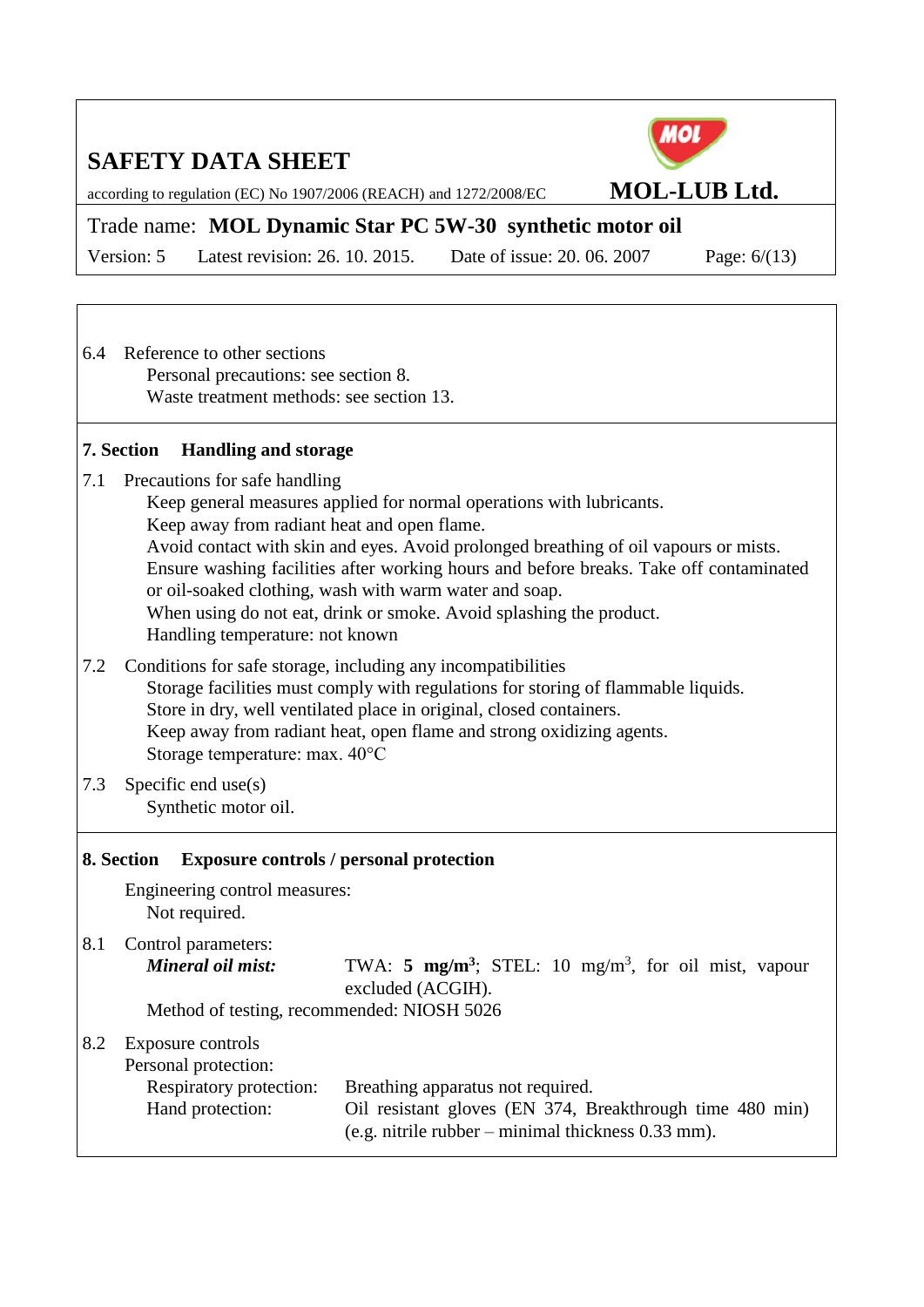ा



according to regulation (EC) No 1907/2006 (REACH) and 1272/2008/EC **MOL-LUB Ltd.**

## Trade name: **MOL Dynamic Star PC 5W-30 synthetic motor oil**

Version: 5 Latest revision: 26. 10. 2015. Date of issue: 20. 06. 2007 Page: 7/(13)

|                                                               | Eye protection:<br>Skin protection:<br>Other special:                                        | Note: Manufacturer's directions for use and the conditions of<br>application should be observed.<br>Protective goggles (EN 166)<br>Protective clothing (oil resistant).<br>no data |                                    |  |
|---------------------------------------------------------------|----------------------------------------------------------------------------------------------|------------------------------------------------------------------------------------------------------------------------------------------------------------------------------------|------------------------------------|--|
|                                                               | Environmental exposure controls:<br>Do not discharge into drains/surface waters/groundwater. |                                                                                                                                                                                    |                                    |  |
|                                                               | 9. Section<br><b>Physical and chemical properties</b>                                        |                                                                                                                                                                                    |                                    |  |
| 9.1                                                           | Information on basic physical and chemical properties<br>Appearance:                         |                                                                                                                                                                                    |                                    |  |
|                                                               | Physical state:                                                                              |                                                                                                                                                                                    | liquid                             |  |
|                                                               | Colour:                                                                                      |                                                                                                                                                                                    | brown, clear                       |  |
|                                                               | Odour:                                                                                       |                                                                                                                                                                                    | characteristic                     |  |
|                                                               | Change in physical state:                                                                    |                                                                                                                                                                                    |                                    |  |
|                                                               | Pour point (ISO 3016):                                                                       |                                                                                                                                                                                    | max. $-42^{\circ}$ C               |  |
| Boiling point:<br>Others:<br>Flash point (COC) (EN ISO 2592): |                                                                                              |                                                                                                                                                                                    | not available                      |  |
|                                                               |                                                                                              |                                                                                                                                                                                    |                                    |  |
|                                                               |                                                                                              |                                                                                                                                                                                    | min. $230^{\circ}$ C               |  |
|                                                               | Ignition point (EN ISO 2592):                                                                |                                                                                                                                                                                    | not available                      |  |
|                                                               | Autoignition temperature:<br>Explosive properties:                                           |                                                                                                                                                                                    | not available                      |  |
|                                                               | Oxidizing properties:                                                                        |                                                                                                                                                                                    | not explosive<br>not oxidize       |  |
|                                                               | Vapour pressure at 20°C:                                                                     |                                                                                                                                                                                    | negligible                         |  |
|                                                               | Density at 15°C (EN ISO 12185):                                                              |                                                                                                                                                                                    | $0.855$ g/cm <sup>3</sup>          |  |
|                                                               | Solubility in water:                                                                         |                                                                                                                                                                                    | practically insoluble in water     |  |
|                                                               | Solubility in other solvents:                                                                |                                                                                                                                                                                    | gasoline, kerosene, toluene, etc.  |  |
|                                                               | n-Octanol/water partition coefficient:                                                       |                                                                                                                                                                                    | not available                      |  |
|                                                               | Vapour density:                                                                              |                                                                                                                                                                                    | not available                      |  |
|                                                               | Heating value:                                                                               |                                                                                                                                                                                    | inf. 38 000 kJ/kg                  |  |
|                                                               | Kinematic viscosity at 40°C (EN ISO 3104):                                                   |                                                                                                                                                                                    | typ. $62.67 \text{ mm}^2/\text{s}$ |  |
|                                                               | Kinematic viscosity at 100°C (EN ISO 3104):                                                  |                                                                                                                                                                                    | typ. $10.6 \text{ mm}^2/\text{s}$  |  |
|                                                               | pH:                                                                                          |                                                                                                                                                                                    | not applicable                     |  |
| 9.2                                                           | Other information<br>no data available                                                       |                                                                                                                                                                                    |                                    |  |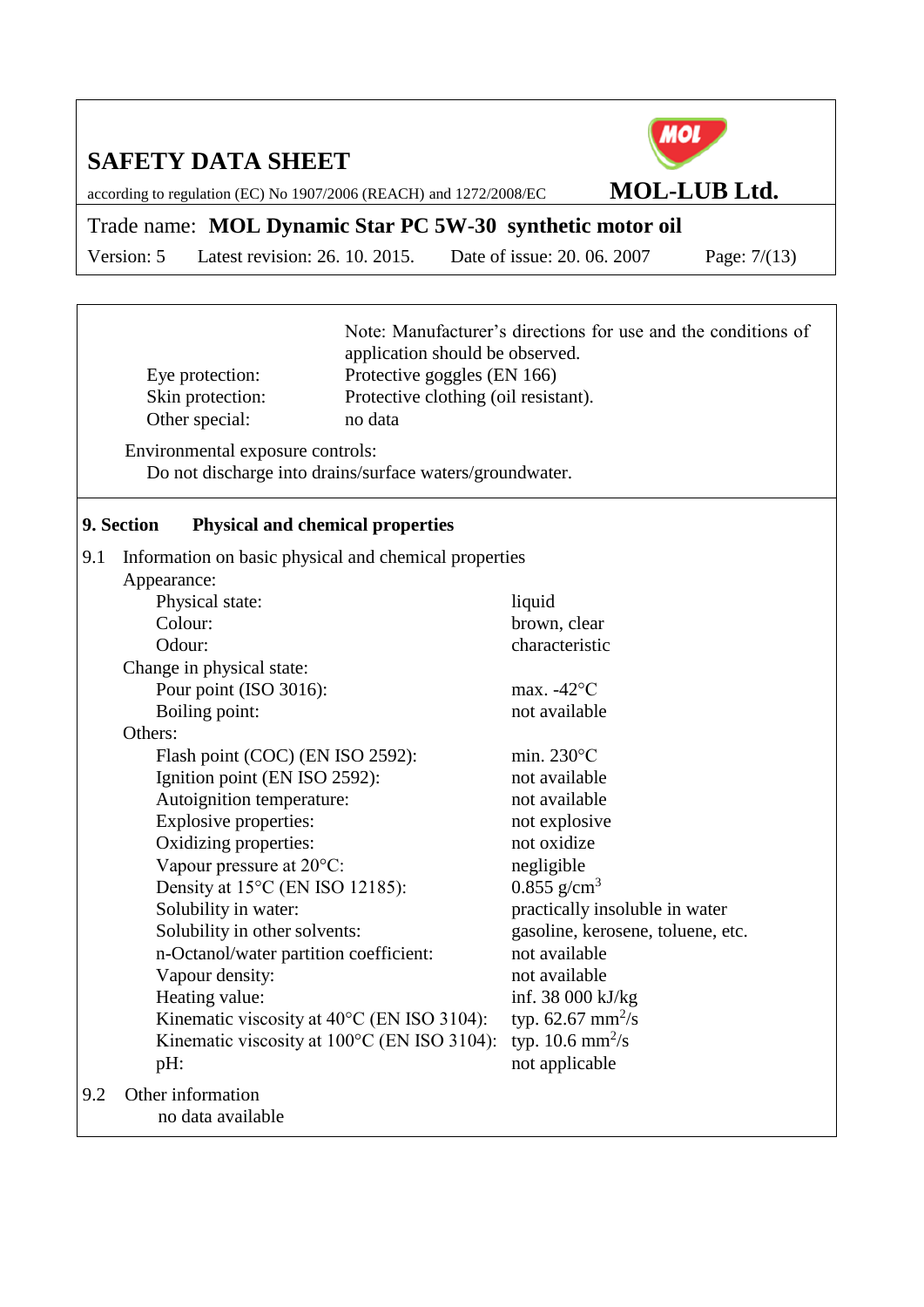MOL

according to regulation (EC) No 1907/2006 (REACH) and 1272/2008/EC **MOL-LUB Ltd.**

### Trade name: **MOL Dynamic Star PC 5W-30 synthetic motor oil**

Version: 5 Latest revision: 26. 10. 2015. Date of issue: 20. 06. 2007 Page: 8/(13)

## **10. Section Stability and reactivity**

| <b>Toxicological information</b><br>11. Section |                                                             |
|-------------------------------------------------|-------------------------------------------------------------|
| products:                                       | conditions. Hazardous combustion products: See Section 5.   |
| 10.6 Hazardous decomposition                    | No dangerous decomposition products are formed under normal |
| 10.5 Incompatible materials:                    | Strong oxidizing agents.                                    |
| 10.4 Conditions to avoid:                       | Direct heat or ignition sources.                            |
| reactions:                                      | Not known                                                   |
| 10.3 Possibility of hazardous                   |                                                             |
| 10.2 Chemical stability:                        | No decomposition if stored and handled properly.            |
| 10.1 Reactivity:                                | Dangerous reactivity not known.                             |
|                                                 |                                                             |

### **11. Section Toxicological information**

| 11. DUUUI                                                    | TUAICOIU LICAI HIIUI III AUUI      |        |       |                                                                |
|--------------------------------------------------------------|------------------------------------|--------|-------|----------------------------------------------------------------|
| 11.1 Information on toxicological effects<br>Acute toxicity: |                                    |        |       |                                                                |
| Oral:                                                        | $LD_{50}$ (rat)                    | > 2000 | mg/kg | (based on components)                                          |
| Dermal:                                                      | $LD_{50}$ (rabbit)                 | > 2000 | mg/kg | (based on components)                                          |
| Acute toxicity: irritation                                   |                                    |        |       |                                                                |
| Skin:                                                        | not irritant (based on components) |        |       |                                                                |
| Note:                                                        |                                    |        |       | Prolonged and/or repeated contact may cause irritation on skin |

Respiratory or skin sensitisation: sensitising (based on components)

depending on individual sensitivity.

Eye: irritant (based on components), causes serious eye irritation

### Other information, specific effects:

The product does not contain PCBs, PCTs, and other chlorine compounds, and heavy metals, barium compounds.

NOTE L: The base oil(s) contain(s) less than 3% DMSO extract (IP 346), therefore not classified as carcinogenic material according to 1272/2008/EC.

| Germ cell mutagenicity: | not known, resp. not mutagen (based on components)  |
|-------------------------|-----------------------------------------------------|
| Carcinogenicity:        | resp. not carcinogen<br>(based)<br>not known,<br>on |
|                         | components)                                         |
| Reproductive toxicity:  | not known, resp. no reproduction-damaging effect    |
|                         | (based on components)                               |
| STOT-single exposure:   | not classified                                      |
| STOT-repeated exposure: | not classified                                      |
| Aspiration hazard:      | not classified                                      |
|                         |                                                     |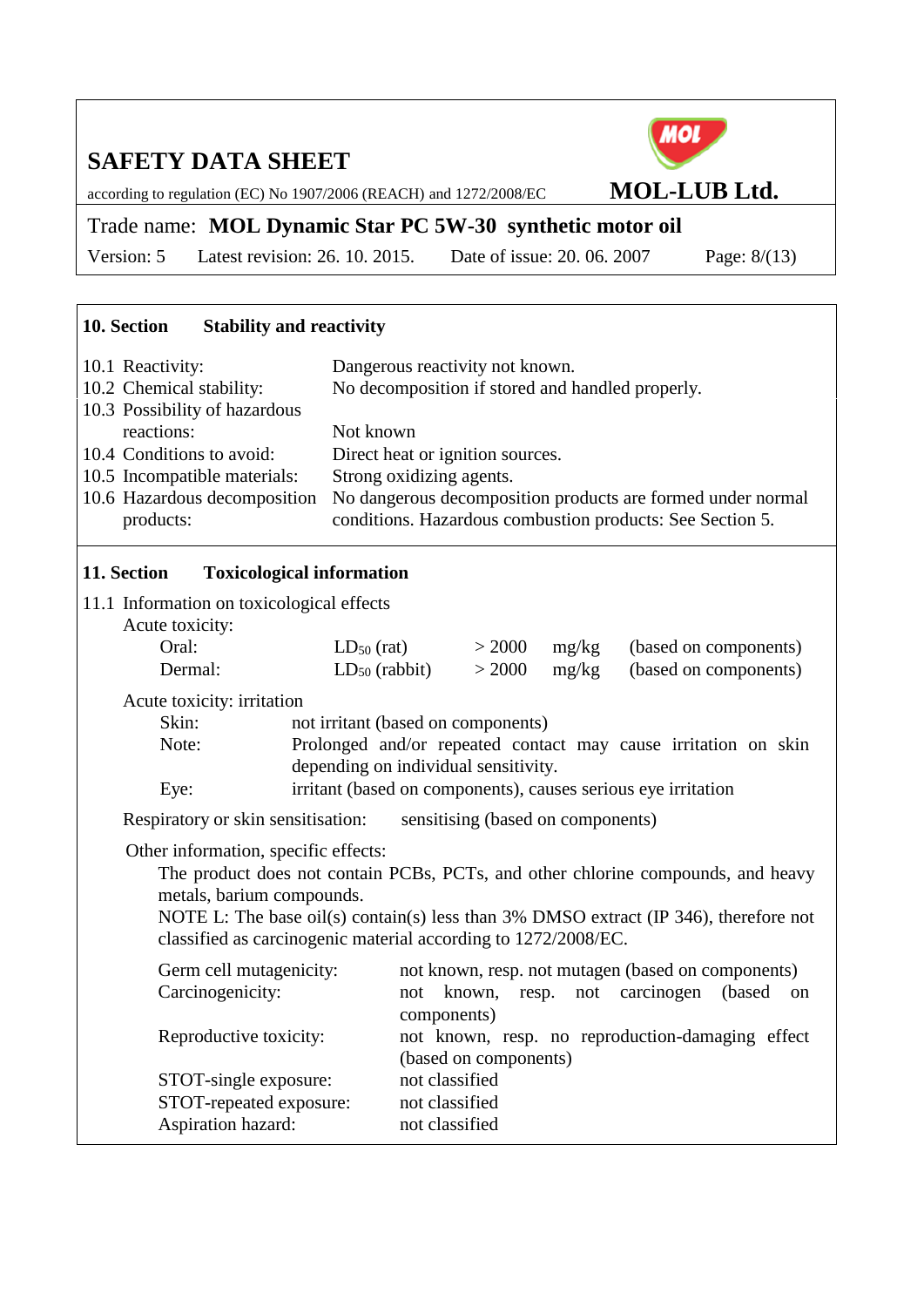according to regulation (EC) No 1907/2006 (REACH) and 1272/2008/EC **MOL-LUB Ltd.**

## Trade name: **MOL Dynamic Star PC 5W-30 synthetic motor oil**

Version: 5 Latest revision: 26. 10. 2015. Date of issue: 20. 06. 2007 Page: 9/(13)

|      | 12. Section       | <b>Ecological information</b>       |                                                  |
|------|-------------------|-------------------------------------|--------------------------------------------------|
|      | 12.1 Toxicity     | Not available.                      |                                                  |
|      |                   | Aquatic organisms:                  |                                                  |
|      |                   | Soil organisms:                     |                                                  |
|      | Plants:           |                                     |                                                  |
|      |                   | 12.2 Persistence and degradability  | No data available.                               |
|      | Biodegradability: |                                     | No data available.                               |
| 12.3 |                   | Bioaccumulative potential           | No data available.                               |
| 12.4 | Mobility          |                                     |                                                  |
|      |                   | Mobility in water:                  | Floats on water.                                 |
|      | Mobility in soil: |                                     | Absorbs in soil.                                 |
| 12.5 |                   | Results of PBT and vPvB             | Does not contain PBT and vPvB substances.        |
|      | assessment        |                                     |                                                  |
| 12.6 |                   | Other adverse effects               |                                                  |
|      |                   | Heavy metal content:                | None.                                            |
|      |                   | PCT, PCB and other chlorinated      | None.                                            |
|      | hydrocarbons:     |                                     |                                                  |
|      |                   | <b>Environmental effects:</b>       | Spills may form a film on water surfaces causing |
|      |                   |                                     | impaired oxygen transfer.                        |
|      |                   | Water hazard class (German):        | WGK 1                                            |
|      |                   |                                     | (Classification by VwVwS of 17 May, 1999)        |
|      |                   |                                     |                                                  |
|      |                   | 13. Section Disposal considerations |                                                  |

- 13.1 Waste treatment methods
	- Product disposal:

Wastes of the product or used oil should be treated as hazardous waste. Waste Identification Code: 13 02 05\*

Mineral-based non-chlorinated engine, gear and lubricating oils.

Waste Identification Code: 13 02 06\* Synthetic engine, gear and lubricating oils. Disposal must be in compliance with national and local regulations.

Recommended waste treatment method: incineration

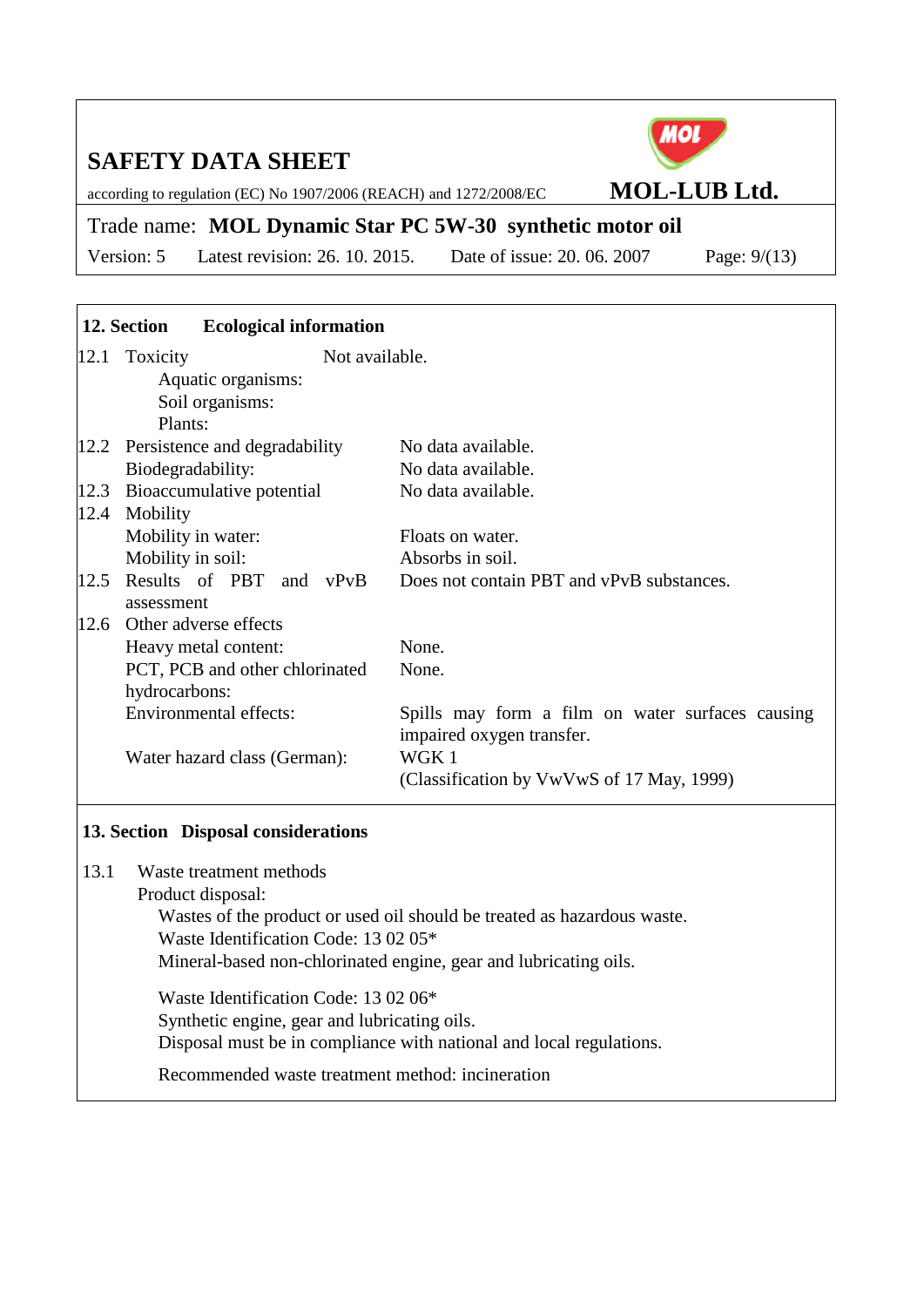

according to regulation (EC) No 1907/2006 (REACH) and 1272/2008/EC **MOL-LUB Ltd.**

## Trade name: **MOL Dynamic Star PC 5W-30 synthetic motor oil**

Version: 5 Latest revision: 26. 10. 2015. Date of issue: 20. 06. 2007 Page: 10/(13)

|       | Packaging disposal:                                                                    |          |                                                                                           |  |  |
|-------|----------------------------------------------------------------------------------------|----------|-------------------------------------------------------------------------------------------|--|--|
|       | Containers with product residue should also be treated as hazardous waste according to |          |                                                                                           |  |  |
|       | national and local disposal regulations.                                               |          |                                                                                           |  |  |
|       | Waste Identification Code: 15 01 10*                                                   |          |                                                                                           |  |  |
|       | packaging containing residues of or contaminated by dangerous substances               |          |                                                                                           |  |  |
|       | Disposal must be in compliance with national and local regulations.                    |          |                                                                                           |  |  |
|       | Wastewater:                                                                            |          |                                                                                           |  |  |
|       |                                                                                        |          | Quality of wastewater emitted to natural water must comply with national and local        |  |  |
|       | regulations.                                                                           |          |                                                                                           |  |  |
|       |                                                                                        |          |                                                                                           |  |  |
|       |                                                                                        |          | Care should be taken in any case to ensure compliance with EC, national and local         |  |  |
|       |                                                                                        |          | regulations. It is the responsibility of the user to know all relevant national and local |  |  |
|       | regulations.                                                                           |          |                                                                                           |  |  |
|       |                                                                                        |          |                                                                                           |  |  |
|       | 14. Section Transport information                                                      |          |                                                                                           |  |  |
|       |                                                                                        |          |                                                                                           |  |  |
|       |                                                                                        |          |                                                                                           |  |  |
|       | Land transport:<br>Road/Railway                                                        | ADR/RID: | Not classified.                                                                           |  |  |
| 14.1. | UN number:                                                                             |          |                                                                                           |  |  |
| 14.2. | UN proper shipping name:                                                               |          |                                                                                           |  |  |
| 14.3. | Transport hazard class(es):                                                            |          |                                                                                           |  |  |
| 14.4. | Packing group:                                                                         |          |                                                                                           |  |  |
| 14.5. | <b>Environmental hazards:</b>                                                          |          |                                                                                           |  |  |
| 14.6. | Special precautions for user:                                                          |          |                                                                                           |  |  |
|       | Waterways:                                                                             |          |                                                                                           |  |  |
|       | Inland waterways/ Sea transport ADN/IMDG:                                              |          | Not apply to the product.                                                                 |  |  |

### **15. Section Regulatory information**

- 15.1 Safety, health and environmental regulations/legislation specific for the mixture. This safety data sheet has been prepared according to Regulation (EC) No 1907/2006 (mod.: 2015/830/EU) and to Regulation (EC) 1272/2008.
- 15.2 Chemical safety assessment. not available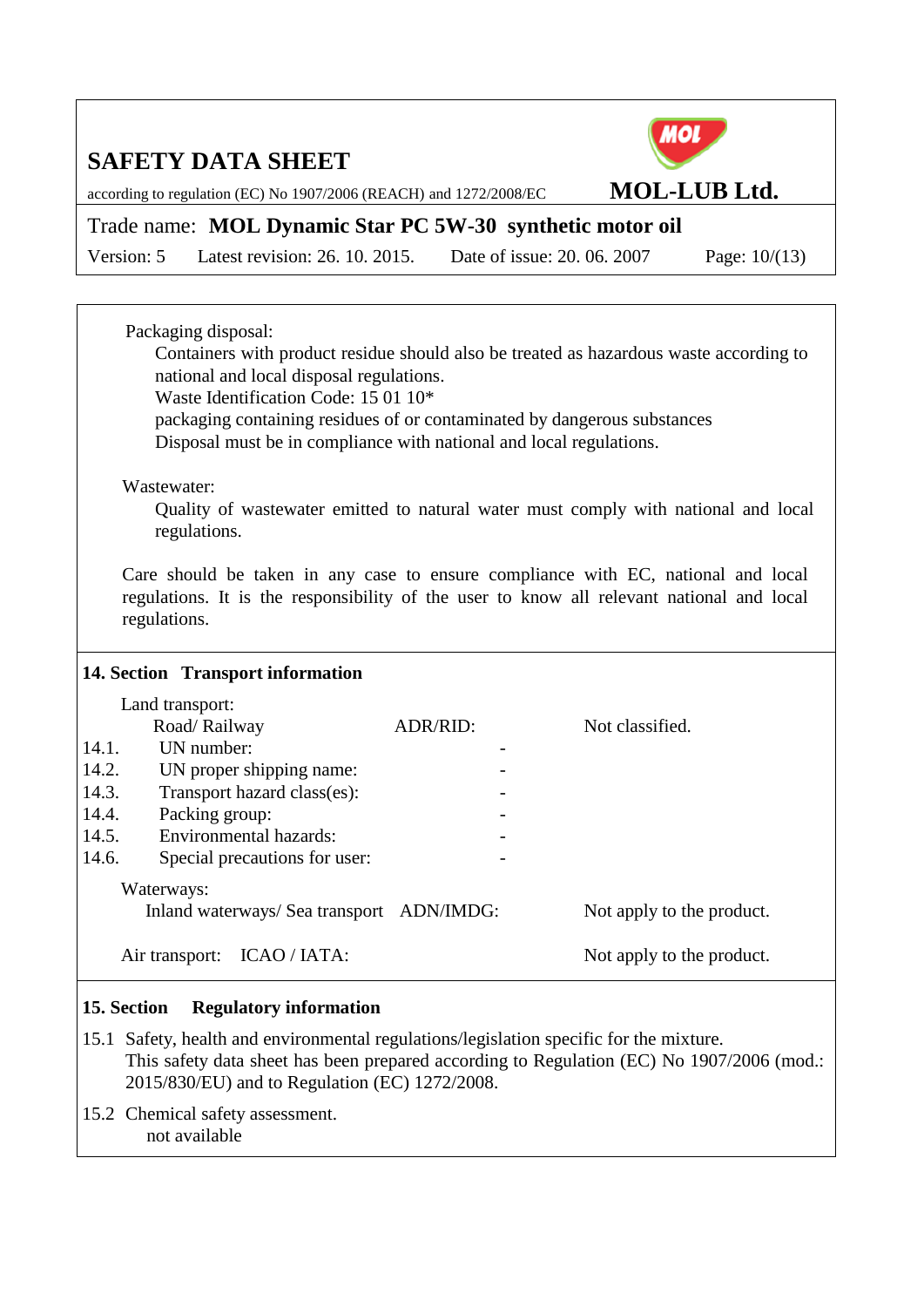

according to regulation (EC) No 1907/2006 (REACH) and 1272/2008/EC **MOL-LUB Ltd.**

## Trade name: **MOL Dynamic Star PC 5W-30 synthetic motor oil**

Version: 5 Latest revision: 26. 10. 2015. Date of issue: 20. 06. 2007 Page: 11/(13)

### **16. Section Other information**

The information given in this data sheet is based on our best knowledge at the time of publication. The information is related only to this product and is intended to assist its safe transport, handling and use. The given physical and chemical parameters describe the product only for the purpose of safety requirements and therefore should not be construed as guaranteeing any specific property of the product or as being part of a product specification or any contract.

The manufacturer or supplier shall not take responsibility for any damages from the use other than recommended or other misuse of the product. It is the responsibility of the user to keep regulatory precautions and observe recommendations for safe use of the product.

Source of data presented in this material safety data sheet: Test results of this product Material safety data sheets of product's components Hungarian and EU lists of dangerous substances Relevant Hungarian regulation and EU directives

Classification for mixtures and used evaluation method according to regulation (EC) 1272/2008 (CLP)

| Skin Sens. 1 | H317 | calculation method |
|--------------|------|--------------------|
| Eye Irrit. 2 | H319 | calculation method |

*The full text of each relevant H- phrase and Hazard classes and cat. in Section 3.:*

| H304              | May be fatal if swallowed and enters airways.                     |
|-------------------|-------------------------------------------------------------------|
| H315              | Causes skin irritation.                                           |
| H317              | May cause an allergic skin reaction                               |
| H318              | Causes serious eye damage.                                        |
| H411              | Toxic to aquatic life with long lasting effects.                  |
| H413              | May cause long lasting harmful effects to aquatic life.           |
| Asp.Tox.1         | <b>Aspiration hazard Category 1</b>                               |
| Skin Irrit. 2     | Skin corrosion/irritation Category 2                              |
| Skin Sens. 1.     | Skin Sensitisation, Hazard Category 1                             |
| Eye Dam. 1        | Serious eye damage/eye irritation Category 1                      |
| Aquatic Chronic 2 | Hazardous to the aquatic environment, Chronic Category 2          |
| Aquatic Chronic 4 | Hazardous to the aquatic environment — Chronic Hazard, Category 4 |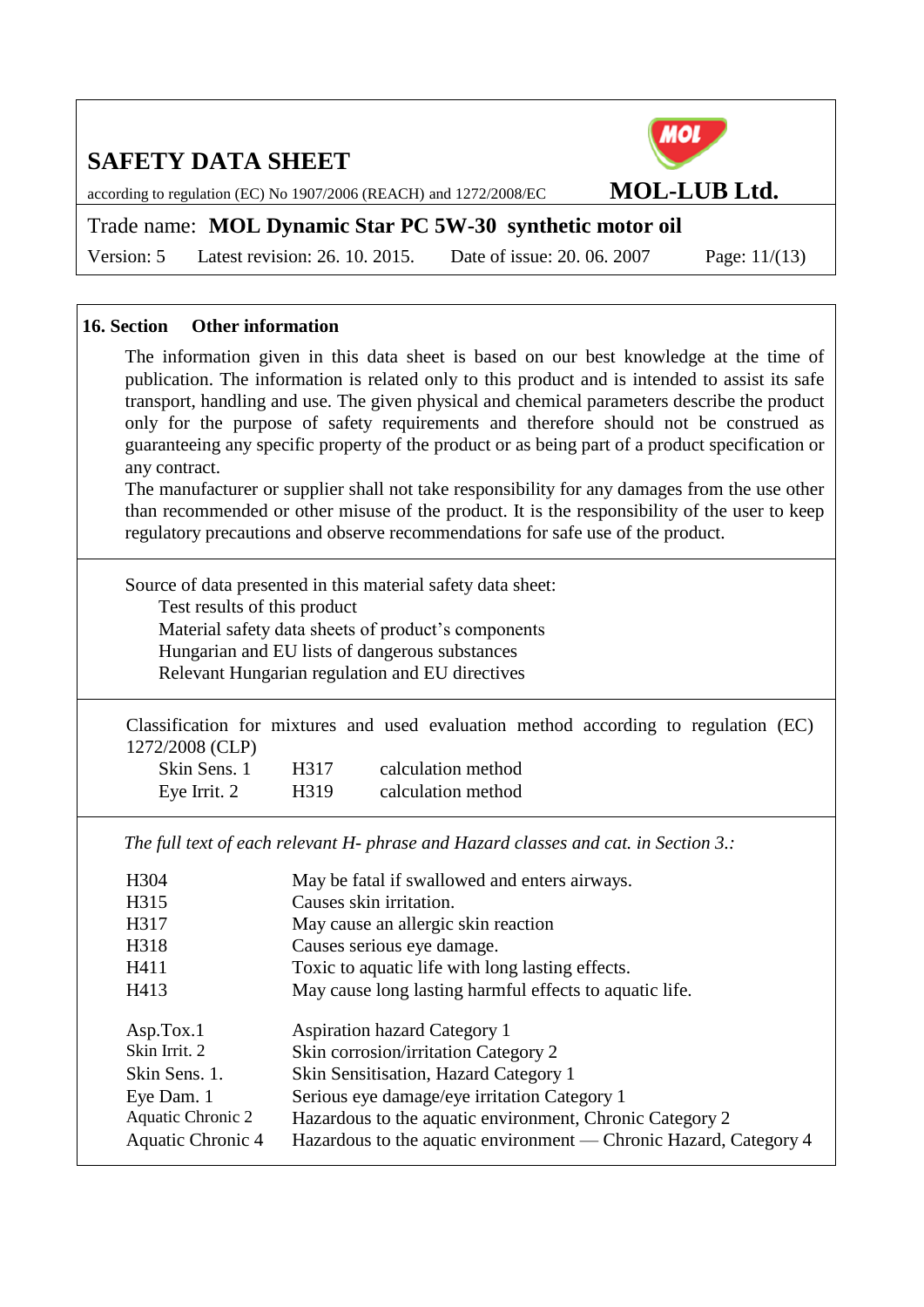

according to regulation (EC) No 1907/2006 (REACH) and 1272/2008/EC **MOL-LUB Ltd.**

## Trade name: **MOL Dynamic Star PC 5W-30 synthetic motor oil**

Version: 5 Latest revision: 26. 10. 2015. Date of issue: 20. 06. 2007 Page: 12/(13)

| Legend:                     |                                                                                                    |
|-----------------------------|----------------------------------------------------------------------------------------------------|
| <b>ADN</b>                  | European Agreement concerning the International Carriage of Dangerous Goods by Inland<br>Waterways |
| <b>ADR</b>                  | European Agreement concerning the International Carriage of Dangerous Goods by Road                |
| <b>ATE</b>                  | <b>Acute Toxicity Estimate</b>                                                                     |
| <b>BCF</b>                  | <b>Biocontrentration Factor</b>                                                                    |
| <b>BOD</b>                  | <b>Biological Oxygen Demand</b>                                                                    |
| <b>Bw</b>                   | Body Weight                                                                                        |
| C&L                         | Classification and Labeling                                                                        |
| CAS                         | <b>Chemical Abstracts Service</b>                                                                  |
| <b>CLP</b>                  | Classification, Labelling and Packaging (1272/2008/EC)                                             |
| <b>CMR</b>                  | Carcigonic, Mutagenic or toxic to Reproduction                                                     |
| <b>COD</b>                  | Chamical Oxygen Demand                                                                             |
| <b>CSA</b>                  | <b>Chemical Safety Assessment</b>                                                                  |
| <b>CSR</b>                  | <b>Chemical Safety Report</b>                                                                      |
| <b>DMEL</b>                 | Derived Minimal Effect Level                                                                       |
| <b>DNEL</b>                 | Derived No Effect Level                                                                            |
| <b>ECHA</b>                 | <b>European Cheamicals Agency</b>                                                                  |
| Ecx                         | <b>Effective Concentration x%</b>                                                                  |
| ErC50                       | EC50 in terms of reduction of growth rate                                                          |
| Edx                         | Effective Dose x%                                                                                  |
| EC                          | <b>European Community</b>                                                                          |
| EC number                   | European Community number                                                                          |
| <b>ELINCS</b>               | European List of Notified Chemical Substances                                                      |
| ES                          | <b>Exposure Scenario</b>                                                                           |
| <b>ESIS</b>                 | European Chemical Substances Information System                                                    |
| <b>IARC</b>                 | International Agency for Research on Cancer                                                        |
| <b>IATA</b>                 | <b>International Air Transport Association</b>                                                     |
| <b>IMDG</b>                 | <b>International Maritime Dangerous Goods</b>                                                      |
| LC <sub>x</sub>             | Lethal Concentration x%                                                                            |
| <b>LD<sub>x</sub></b>       | Lethal Dose x%) Halálos dózis x%                                                                   |
| <b>LOAEC</b>                | Lowest Observed Adverse Effect Concentration                                                       |
| <b>LOAEL</b>                | Lowest Observed Adverse Effect Level                                                               |
| <b>LOEC</b>                 | <b>Lowest Observed Effect Concentration</b>                                                        |
| <b>LOEL</b>                 | Lowest Observed Effect Level                                                                       |
| <b>NOEC</b>                 | No observed effect concentration                                                                   |
| <b>NOEL</b>                 | No observed effect level                                                                           |
| <b>NLP</b>                  | No-Longer Polymer                                                                                  |
| <b>NOAEL</b><br><b>OECD</b> | No Observed Adverse Effect Level<br>Organisation for Economic Cooperation and Development          |
| <b>PBT</b>                  | Persistent Bioaccumulative and Toxic                                                               |
| <b>PNEC</b>                 | <b>Predicted No-Effect Concentration</b>                                                           |
|                             | parts/million                                                                                      |
| ppm<br><b>REACH</b>         | Registration, Evaluation, Authorisation and Restriction of Chemicals                               |
|                             |                                                                                                    |